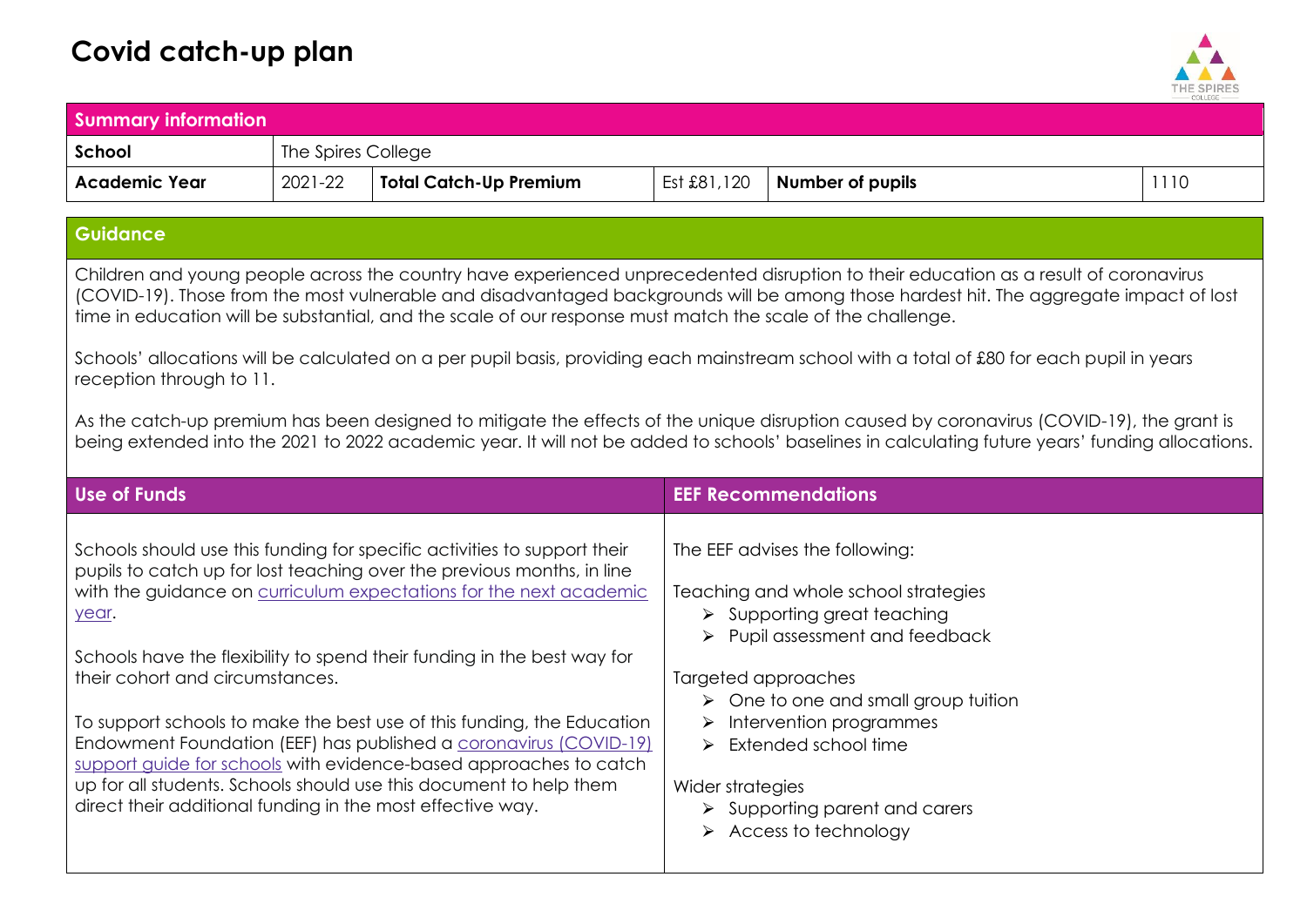| <b>Identified impact of lockdown</b>  |                                                                                                                                                                                                                                                                                                                                                                                                                                                                                     |  |  |  |  |
|---------------------------------------|-------------------------------------------------------------------------------------------------------------------------------------------------------------------------------------------------------------------------------------------------------------------------------------------------------------------------------------------------------------------------------------------------------------------------------------------------------------------------------------|--|--|--|--|
| <b>Progress</b><br>across<br>subjects | Subject leaders have evaluated curriculum content which was not delivered or was taught remotely during the lockdown. From<br>this, subject leaders have identified key concepts, knowledge and skills that must be covered in order to access future<br>curriculum content. Teachers are planning to cover identified content as appropriate in the schemes of learning and are using<br>informal assessments to continue to assess gaps in learning that require further support. |  |  |  |  |
|                                       | The impact of lockdown on reading and literacy levels has been significant. Year 7 NGRT scores are lowers than any other year<br>group.                                                                                                                                                                                                                                                                                                                                             |  |  |  |  |
|                                       | Wider opportunities to enhance the curriculum and build cultural capital away from the classroom have been reduced.                                                                                                                                                                                                                                                                                                                                                                 |  |  |  |  |
| <b>Attendance</b>                     | Although inline with national averages, attendance is lower than usual with levels of persistent absence significantly.                                                                                                                                                                                                                                                                                                                                                             |  |  |  |  |
| <b>Transition</b>                     | During lockdown, Year 6 students were able to attend a virtual tour and information evening and received welcome messages<br>from tutors and subject staff. In addition to these events, some families were able to attend a transition meeting in college.<br>Staff from the college were unable to visit students in their Primary schools. Although transition meetings took place virtually, this,                                                                              |  |  |  |  |
|                                       | in addition to the absence of SATS results has provided less assessment information than normal.                                                                                                                                                                                                                                                                                                                                                                                    |  |  |  |  |
|                                       | Summer school helped with the transition and is a vital part of our programme. It is vital we continue to build opportunities for<br>Year 7 students to adapt to the social and academic demands of secondary school.                                                                                                                                                                                                                                                               |  |  |  |  |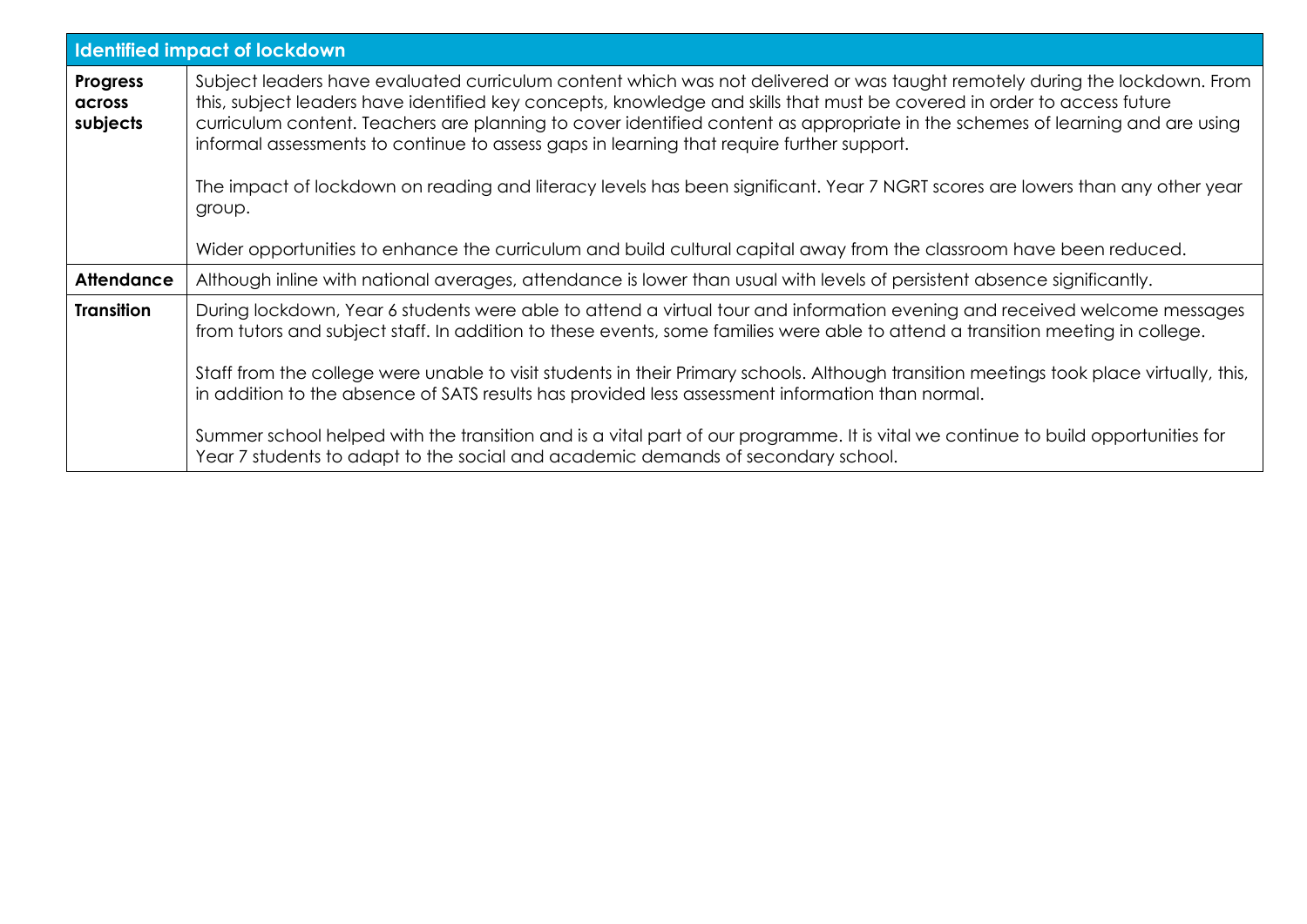## **Planned expenditure -** The headings below are grouped into the categories outlined in the Education Endowment Foundation's coronavirus support guide for schools

| i. Teaching and whole-school strategies                                                                                                                     |                                                                                                                                                                                                |                        |                    |                                                            |  |  |
|-------------------------------------------------------------------------------------------------------------------------------------------------------------|------------------------------------------------------------------------------------------------------------------------------------------------------------------------------------------------|------------------------|--------------------|------------------------------------------------------------|--|--|
| Desired outcome                                                                                                                                             | Chosen approach and anticipated cost                                                                                                                                                           | Impact (once reviewed) | Staff<br>lead      | <b>Review</b><br>date?                                     |  |  |
| <b>Supporting great teaching:</b>                                                                                                                           |                                                                                                                                                                                                |                        | HoDs               | Dec '20                                                    |  |  |
| Remote teaching is highly effective and<br>ensures that students working remotely are not<br>academically disadvantaged by their<br>experience.             | Remote learning lead appointed to coordinate<br>and lead provision.<br>(E2400)                                                                                                                 |                        |                    |                                                            |  |  |
|                                                                                                                                                             | CPD opportunity for staff to identify evidenced<br>based best practice.                                                                                                                        |                        | MGE/TNI            | Ongoing                                                    |  |  |
| Students across all year groups know how to<br>revise effectively and use these strategies to<br>embed learning in their long term memory.                  | College approaches to revision agreed and<br>explicitly taught to students. Staff CPD based on<br>research evidence delivered to ensure<br>consistent implementation across the college.       |                        | <b>SLT</b>         | Ongoing                                                    |  |  |
| Teaching assessment and feedback<br>Year 7 students are set appropriately and<br>assessment information is used effectively to<br>plan for individual need. | Purchase and use CATS tests effectively. Ensure<br>data from the assessments are used to inform<br>planning and to support students with individual<br>needs through effective CPD.<br>(E2300) |                        | MGE/<br>SLD        | Testing<br>Sept '21<br>Data<br>CPD Oct<br>'21 & Feb<br>'22 |  |  |
| Gaps in reading and numeracy are identified.                                                                                                                | The use of diagnostic numeracy assessments for<br>all students in mathematics and NGRT<br>assessments for reading across Years 7-11.<br>(E7800)                                                |                        | HYN/<br><b>MGE</b> | Oct '21                                                    |  |  |
| Cultural capital<br>Student gain opportunities to enhance the<br>taught curriculum outside of the classroom.                                                | Year trip to see Animal Farm at the Theatre<br>Royal, Plymouth. The text is part of the reading<br>cannon for Year 9.<br>(E5100)                                                               |                        |                    |                                                            |  |  |
| <b>Total budgeted cost</b>                                                                                                                                  |                                                                                                                                                                                                |                        |                    | £17600                                                     |  |  |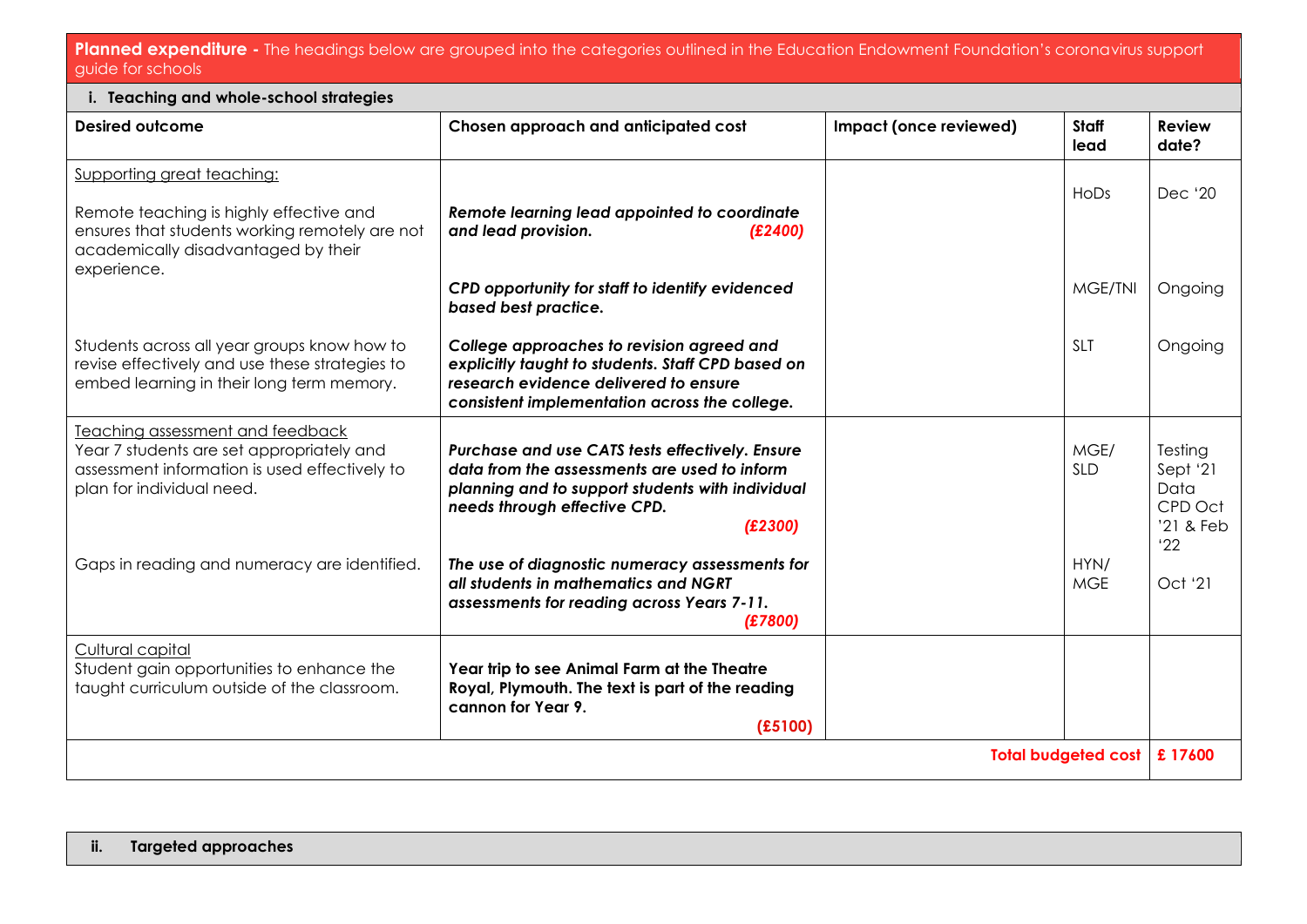| <b>Desired outcome</b>                                                                                                                                                                                                                                                           | Chosen action/approach                                                                                                                                                                                                                                                                         | Impact (once reviewed) | <b>Staff lead</b> | <b>Review</b><br>date? |
|----------------------------------------------------------------------------------------------------------------------------------------------------------------------------------------------------------------------------------------------------------------------------------|------------------------------------------------------------------------------------------------------------------------------------------------------------------------------------------------------------------------------------------------------------------------------------------------|------------------------|-------------------|------------------------|
| 1-to-1 and small group tuition<br>Identified children receive the individual and small<br>group support required to fill gaps in their<br>knowledge and prepare them for the next stages<br>of learning.                                                                         | Science mentor employed through the<br>national academic mentors programme.<br>(E6100)<br>Maths mentor deployed more forensically<br>using the results of numeracy assessment, as<br>well as feedback within departments.<br>Use EEF toolkit to support the choice of<br>effective strategies. |                        | SLD/HGS           | Oct '21                |
| Intervention programme<br>Students access high quality tuition outside<br>college that enable them to make additional<br>progress to access their next stage of learning.<br>Use information from reading assessments to<br>target specific interventions for selected students. | Online tutoring through mytutor and the<br>national tutoring programme.<br>(E10200)<br>Interventions matched to the needs of<br>individual/groups of students.<br>(E5000)                                                                                                                      |                        | <b>SLD</b>        | Jan '21                |
| Year 11 intervention<br>Specific targeted support available in all subjects<br>for Year 11 student after college.                                                                                                                                                                | Support sessions in Autumn term 2021.<br>Intervention programme running between<br>January and February 2022.<br>Full revision programme from February 2022.                                                                                                                                   |                        | <b>SLD</b>        | Oct '21<br>£21300      |
| <b>Total budgeted cost</b>                                                                                                                                                                                                                                                       |                                                                                                                                                                                                                                                                                                |                        |                   |                        |